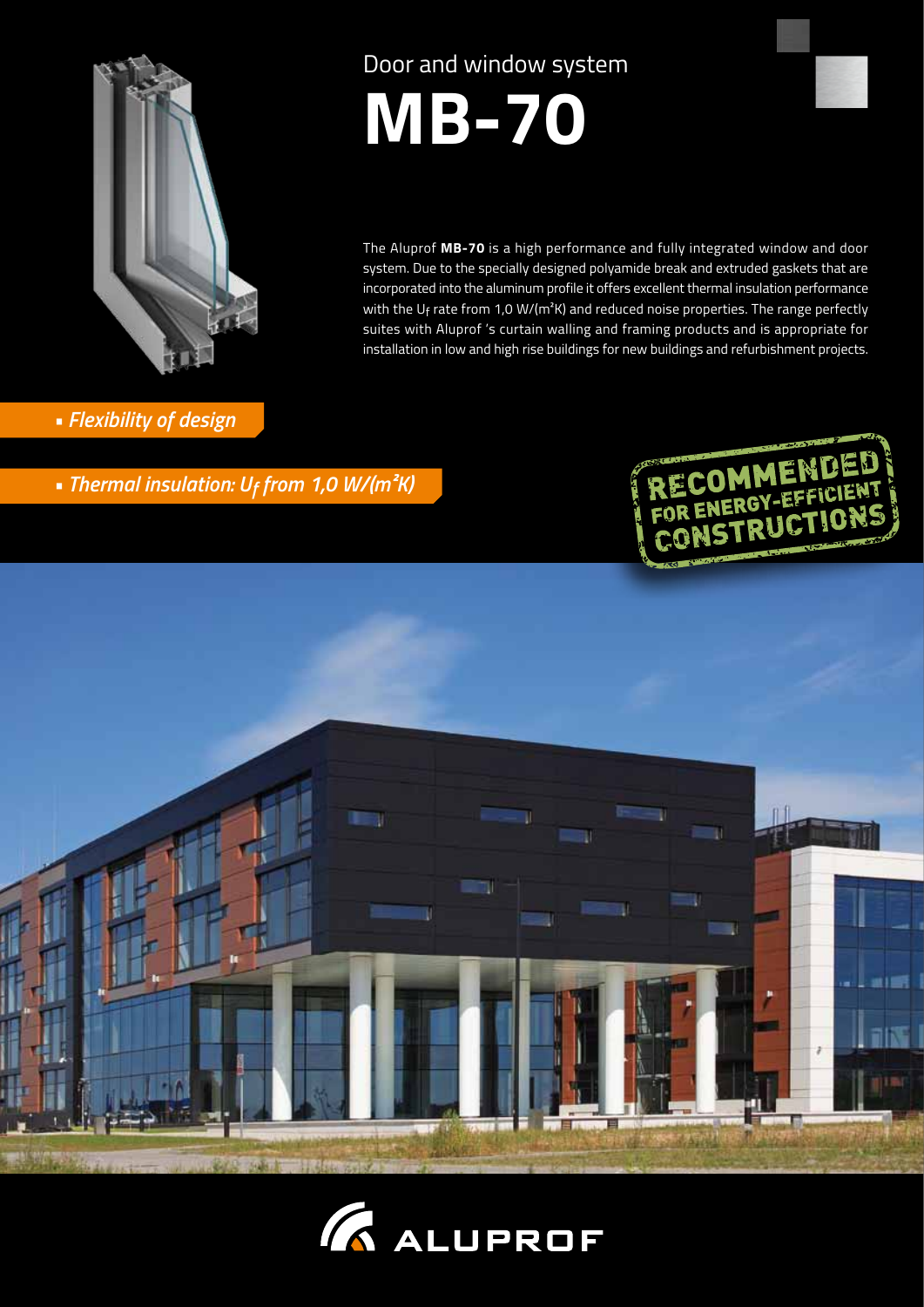## **MB-70 / MB-70 HI**







Door – cross-section MB-70 HI Window – cross-section MB-70 HI

The basic range of profiles allows the manufacturing of windows that open inwards and outwards. Thanks to its construction, it allows the use of many types of turn, tilt, turn-and-tilt and tilt-and-slide fittings as well as folding constructions. As regards doors, we have at our disposal the conventional single- or double-leaf doors as well as doors with the so-called safe doorstop. The system is also used for making bigger showcase structures using reinforcing profiles when required. It is also the basis for a number of interesting individual solutions.

## **MB-70US / MB-70US HI**





Opening window – cross-section



and fixed window – cross-section

The invisible window sash variety. It enables an effect of indifferent look of series of neighboring combination of fixed and opening windows from the outside of the building. It gives an impression of light and neat look since low width of frames seen from the outside. Available in both regular and HI variety with enhanced thermal insulation.

|                                        | <b>SECTION A OR B</b> |                     | $U_W$ value $W/(m^2K)$                  |             |                                                          |  |
|----------------------------------------|-----------------------|---------------------|-----------------------------------------|-------------|----------------------------------------------------------|--|
| <b>WINDOW DIAGRAMS</b>                 |                       |                     | Glass pane with Chromatech Ultra frame  |             |                                                          |  |
|                                        |                       |                     | Double-chamber                          |             | Single-chamber                                           |  |
|                                        |                       |                     | $\mathsf{U}_{\mathrm{g}}\!\!=\!\!0,\!5$ | $U_g = 0,7$ | $\mathsf{U}_{\mathrm{g}}\mathsf{=}\mathsf{1},\mathsf{0}$ |  |
|                                        |                       | K518101X            | 0,8                                     | 1,0         | 1,2                                                      |  |
| 1480<br>$\triangle$                    |                       | K518101X + K518111X | 1,0                                     | 1,1         | 1,3                                                      |  |
| 1230<br>1480<br>$\overline{B}$<br>1230 | MB-70HI               | K518101X + K518112X | 1,0                                     | 1,1         | 1,3                                                      |  |
|                                        |                       | K518102X + K518112X | 1,0                                     | 1,1         | 1,3                                                      |  |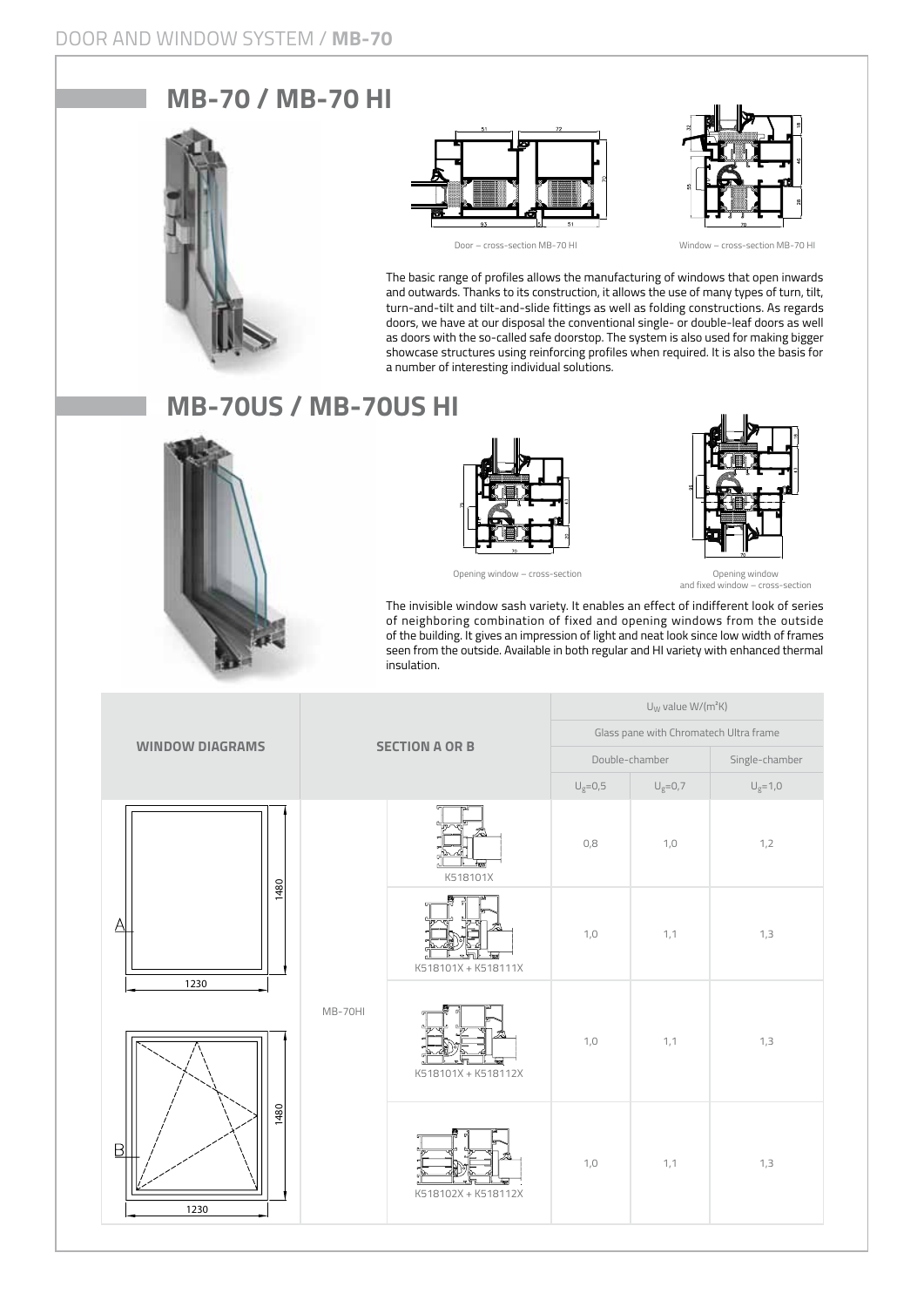# **MB-70SG** Opening window – cross-section and a section and acity Acitye window in a curtain wall – cross-section

The variety of system that enables to make window with sash invisible from the outer space. It resembles regular concealed sash construction but since its frame features 47 mm width it is therefore narrower than MB-70US and offers slimmer and lighter look.

# **MB-70 INDUSTRIAL / MB-70 INDUSTRIAL HI**







Fixed window – cross-section Opening window – cross-section

Whether for renovating old steel windows or giving a stylish steel look to newbuild, the MB-70 Industrial enables to keep with the original style, providing all the benefits of modern aluminum technology. Combining attractive design options with long term reliability, the system also features enhanced thermal insulation properties to ensure energy conservation.



The MB-70 system can be used for fabrication of the outward openable windows MB-70 Casement / MB-70HI Casement, pivot windows MB-70 Pivot, burglar proof windows including a special version of the MB-70 RC4 in class RC4, and window façade MB -70CW / MB-70CW HI. **For more information, please refer to our publications for architects or contact our technical consultants.**